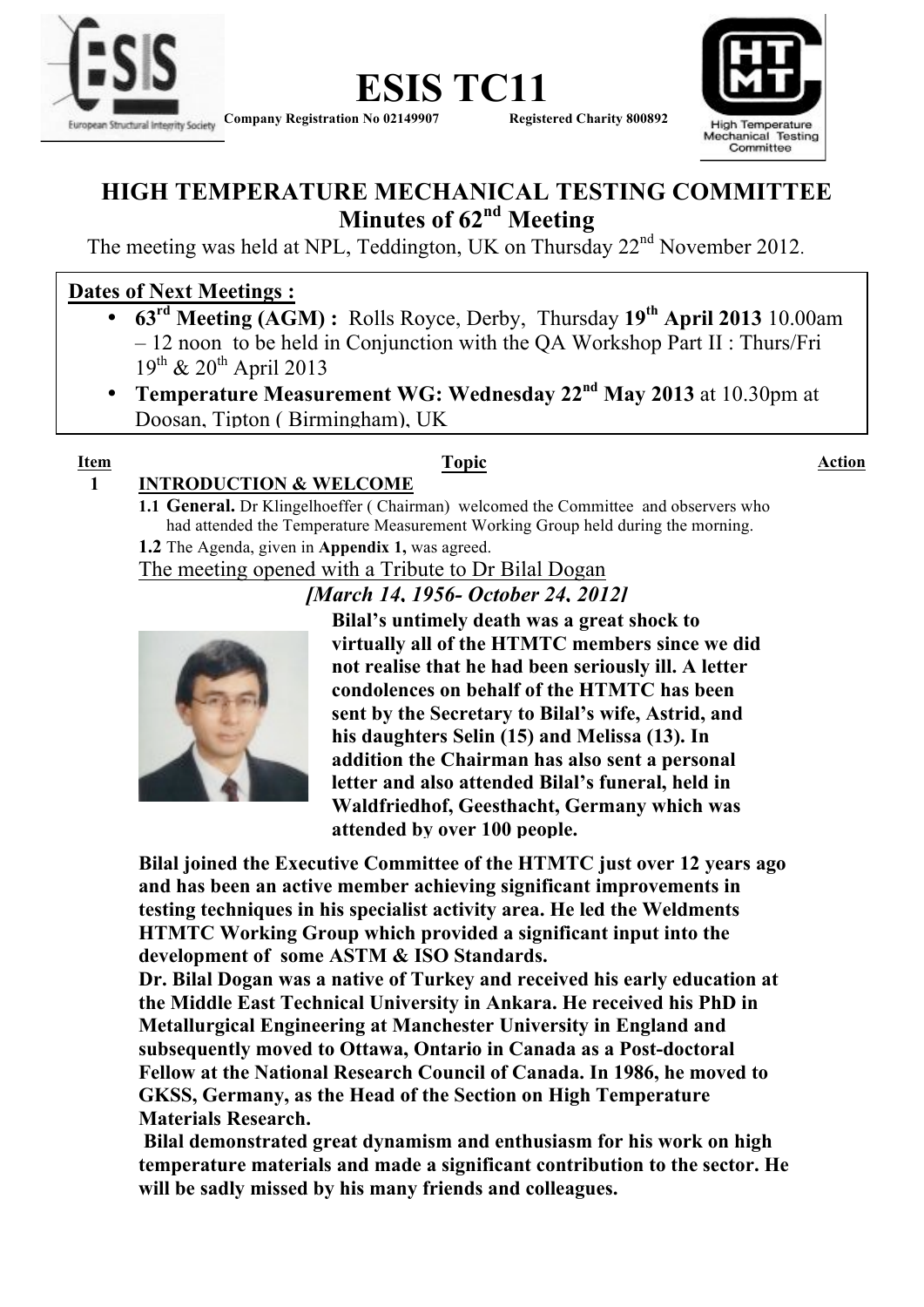#### **2 ATTENDANCE & APOLOGIES FOR ABSENCE**

The business cards of the members present together with a list of apologies received / attendance record are given in **Appendix 2 & 3.**

The following were present: Dr P Barnard *(Doosan)*, Dr Stephen Brookes (*RR*), Mr M Brooks *(NPL),* Dr Klingelhoeffer *(BAM,)* Mr M S Loveday *(Secretary)* Dave McLennon, *(EDF).*  Andrew Mills *(SITL)*

#### **3 MINUTES OF PREVIOUS MEETING**

Minutes of 61<sup>st</sup> Meeting (AGM) held at EDF Barnwood, Gloucestershire, UK on Tuesday 15<sup>th</sup> May 2012, having been distributed via E-mail were approved.

**4 MATTERS ARISING** *( Items not covered elsewhere on the Agenda)* **4.1 Facilities Survey** – The Secretary noted that there had been no further progress **4.2 Web Site –** The issue of revamping the appearance of the web site would be considered at the next meeting. The Secretary agreed to contact Larry Candler who had suggest that he might know of someone willing to consider redesigning the website as part of a student project. MSL/LC

#### **5 CORRESPONDENCE**

5.1 The Secretary reported that the necessary documents have now been submitted to the Charity commission and to Companies House following the AGM. See the Charity Commission new website : www.charitycommission.gov.uk

**MSL**

5.2 The Secretary reported that a list was now maintained of the various communications / letters that been issued on behalf of the HTMTC; it was agreed at the previous meeting to circulate the list to the minutes, see separate attachment.

#### **6 TREASURER'S REPORT**

Dr Barnard presented slides summarising the financial position of the HTMTC: Facilities had been set up to allow conference fees to be paid via Paypal and a Euro Account had also been established.

#### *QA Workshop I - EDF Gloucestershire*

Outstanding monies from QA1 Conference workshop has been received

A total of 38 persons "attended" for the conference, although 2 no shows. 3 speakers stayed for

1st day and didn't attend the evening function, therefore no charge. 12 persons came with the corporate sponsors. 8 persons attended free, mainly organisers but some just arrived. 13 individuals paid for attending. 1 person paid via Euro account

We had 4 corporate sponsorships, Instron, Zwick, CCPI and STS, for £2,750. All felt the event worth while and asked to sponsor the next event.

Proceeding were distributed by EDF on memory sticks. Unit cost per stick based upon 100 off order size was £4.27 each including art work and VAT.

The total income was  $£4,115$  and the profit was  $£3,216$ 

#### *General*

The Treasurer reported that Total Estimated Expenditure for 2012 would be approximately £2,966 and that the estimated disposable funds at year end would be approximately £27,595.

However it was noted that there are further expenses to be paid for copies of the Journals containing papers presented at the TMF Conference and their distribution. In addition monies had been allocated for the purchase of thermocouples for drift experiments.

#### *In addition the Treasurer noted the following:*

- Organisation/Registration for QA1 was not optimum particularly towards the day of the event.
- Follow up of Corporate Sponsorship for QA2
- Plan for OA2 and other 2013 events

It was agreed to transfer monies from the Paypal A/C to another A/C and only leave approximately  $\in$  250 in the Paypal A/C.

Members of the main committee were asked to consider submitting proposals prior to the next meeting for appropriate use of the residual funds in line with the Business Plan which the Secretary agreed to circulate.

#### **7 MEMBERSHIP OF COMMITTEE (COUNCIL)**

*7.1 Membership* The Secretary reported that he had been notified of the following

Resignations since last meeting because they had changed jobs: i) M Fajfrowski, (*MTS) &* ii) N. Wrigley ( INCOTEST)

The Chairman agreed to speak to MTS, Germany, to see if there was a suitable candidate to join the committee. The Secretary agreed to contact INCOTEST to see if a successor would like to join the Committee. HK

**MSL**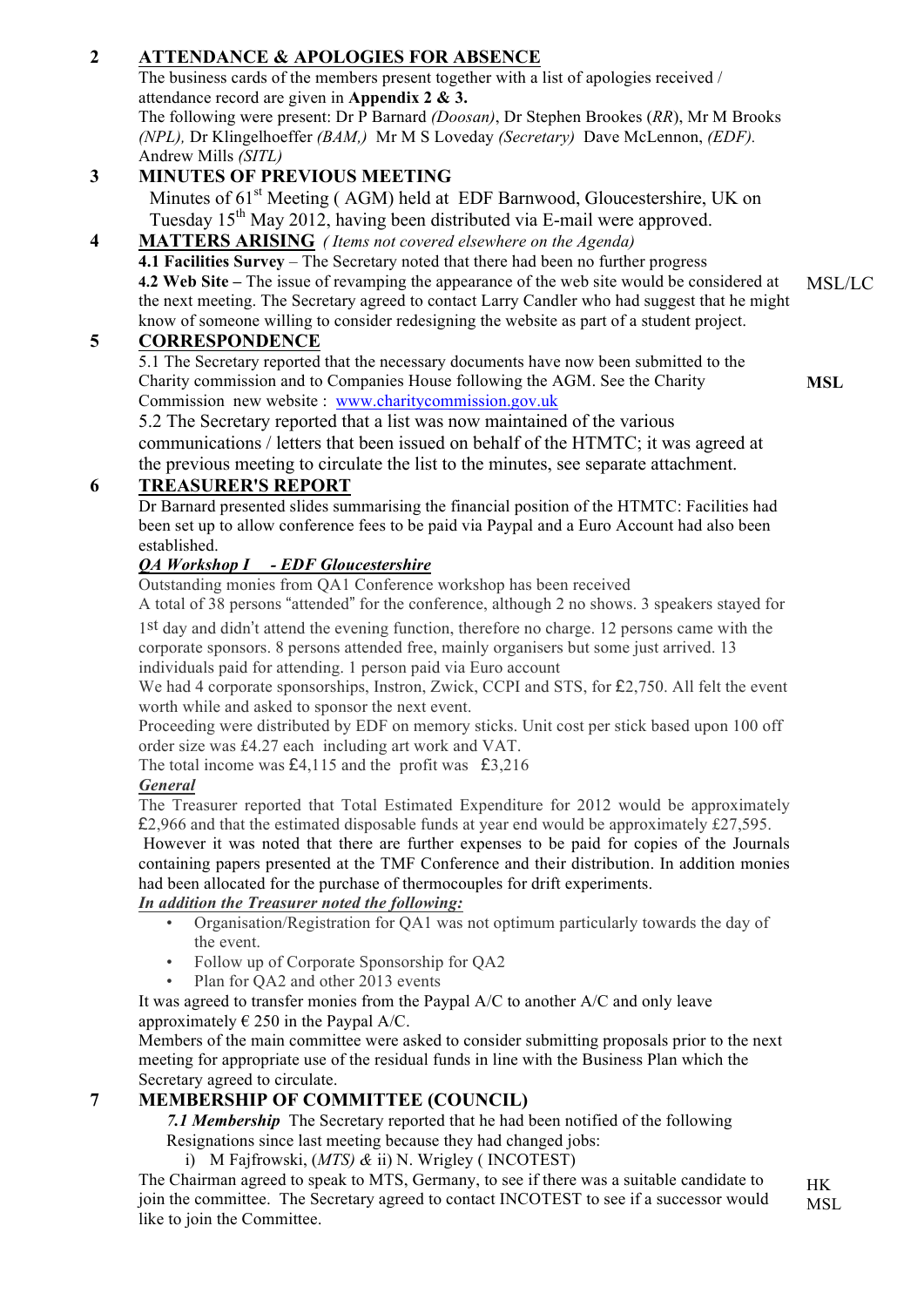In addition Alfred Scholz asked the chairman to be invited for the next main committee meeting. It was agreed to invite Dr Alfred Scholz, Darmstadt, Germany, to attend the committee and the Temperature Measurement Working Group as a guest and to discuss his committee membership on the next meeting

MSL

 *7.2 Contact Details.* It was noted that the SERCO laboratory at Risley had now been taken over by AMEC.

#### **8 PAST & FUTURE HTMTC Symposia / Workshops**

*8.1 General* Following general discussion the following outline schedule was suggested of possible meetings to be organised or sponsored by the HTMTC :

| Date                            | Location                | Topic                                     |           |  |
|---------------------------------|-------------------------|-------------------------------------------|-----------|--|
| $18/4/2013$ (am)                | Rolls Royce, Derby      | <b>HTMTC Main Committee</b>               |           |  |
| $18/4/2013$ (pm) &              | Rolls Royce, Derby      | QA Workshop II                            |           |  |
| 19/4/2013                       |                         |                                           | <b>PB</b> |  |
| 22/5/2013                       | Doosan, Tipton          | <b>HTMTC Temperature Measurement WG</b>   |           |  |
| 9-13/9/2013                     | Aachen, Germany         | <b>LCF7 Low Cycle Fatigue Testing</b>     |           |  |
| Sept 2013                       | Derby (Riverside        | Accelerated Testing - Joint IOM Meeting / |           |  |
| 23 -27 <sup>th</sup> Sept ? tbc | Centre)                 | <b>Informal HTMTC Committee</b>           |           |  |
| Nov 2013 ? tbc                  | <b>EMPA Switzerland</b> | Creep - Fatigue / HTMTC Committee         |           |  |
| April 2014                      | Imperial College,       | HT Non-Contact Strain Measurement /       |           |  |
|                                 | London                  | <b>HTMTC AGM</b>                          |           |  |
| Autumn 2014                     | ? tbc [Swansea?]        | Temperature Measurement for HT            |           |  |
|                                 |                         | <b>Mechanical Testing</b>                 |           |  |

Details and actions are indicated below:

#### *8.2 TMF Workshop*

Dr Klinglehoeffer reported that the editing of the papers to be published in the International Journal of Fatigue was complete and it was hoped that the special issue would be issued shortly. There had been some delays with the preparation of the special issue of the papers to be published in the special issue of Materials at High Temperatures. The Information about the TMF Workshop will be lodged on the HTMTC Website. After removing the COP for TMF testing from the website of JRC Petten the COP is now available on the TMF workshop website www.tmf-workshop.bam.de .

PB

SB, LC, HK, MSL. PMcC DMcL

PB PJ

Payments will need to be made to the publishers when the Journals are issued in order to purchase the special issues and to send them to the delegates.

#### *8.3 Quality Assurance Issues for High Temperature Testing Workshop I & II*

The QA Workshop I held at EDF Barnwood, Gloucestershire on 15<sup>th</sup> May worked very well and was greatly appreciated by all the attendees. Thanks were expressed to Mr McLennon and all the team at EDF who helped everything run smoothly.

The Workshop II scheduled to be held at INCOTEST, Hereford on Tues/Wed  $13<sup>th</sup>$  &  $14<sup>th</sup>$ November 2012 had to be cancelled at late notice since INCOTEST realised that it would clash with their UKAS audit.

After considerable difficulty a new venue and date were identified. The meeting will now be held at Rolls Royce, Derby on  $18<sup>th</sup>$  &  $19<sup>th</sup>$  April 2013. The draft flier was considered and inline with comments at the meeting it will be updated and distributed. The Secretary showed the revised programme and the most of speakers had now been confirmed. A number of other still need to be lined up but it was agreed to circulate the flier as soon as possible. The detailed programme and actions will be circulated to the organising committee comprising of Messers Brookes, Candler, Kinglehoeffer, Loveday, McCarthy, McLennon with support from the Treasurer. Actions will be completed to confirm speakers, arrange hotel contact details.

The updated registration form will be lodged on the HTMTC Website.

#### *8.4 Joint Meetings with IOM3 High Temperature Materials Committee (HTMC)*

Dr Barnard reported that it was now proposed that a meeting on '*Accelerated Testing Methods'* could be held in the week  $23 -27$ <sup>th</sup> Sept Spring 2014, the week after the ISO TC 164 meeting in Amsterdam the previous week. The meeting will probable take the format of a 1½ day meeting in Spring 2013 possible at the Riverside Centre ( Pride Park) Derby. The meeting will comprise three  $\frac{1}{2}$  day sessions: a) Testing Methodology, organised by the HTMTC, b)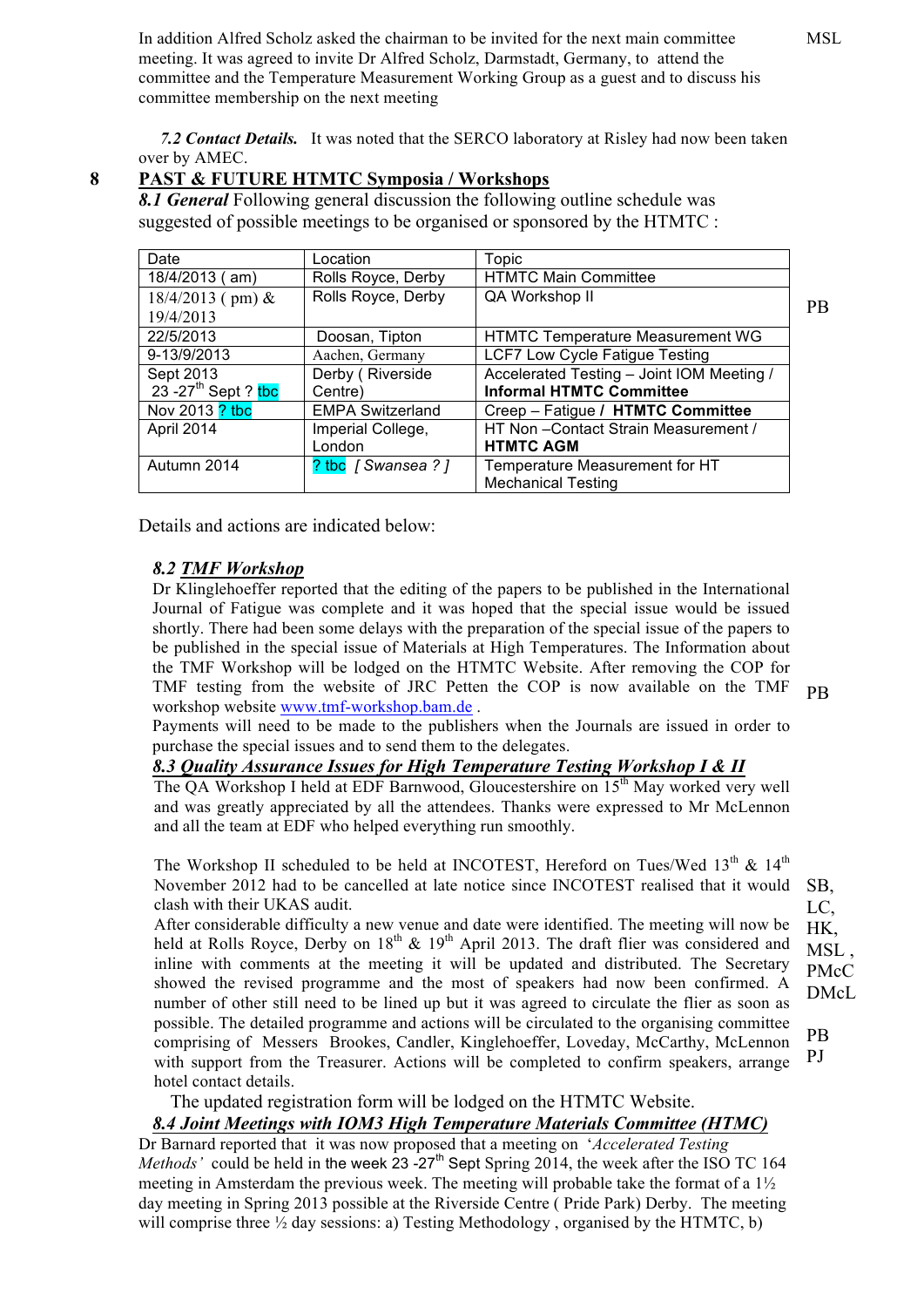Data for Lifing by HTMTC and c) Metallurgical methods, organised by the IOM3. The Testing Methodology session could include acceleration by stress, temperature & environment. The automotive sector use truncated wave forms and 'rainfall' analysis, mostly in the noncreep regime. P Barnard agreed to pursue the matter and try to confirm that the dates.

#### *8.5 Creep –Fatigue Crack Initiation & Growth*

The Secretary showed Dr Holdsworth communication concerning an appropriate time for a meeting on C-F Crack Initiation & Growth at EMPA, Dübendorf, Switzerland. The Secretary agreed to respond and indicate that a meeting in November 2013 would be sensible.

#### *8.6 Non-Contact HT Strain Measurement* –

Dr Klinglehoeffer reported that he had a conversation with Prof Nikbin regarding a meeting at Imperial College which could include Digital Image Correlation techniques etc. The Chairman agreed to continue the discussion with Prof Nikbin.

#### *8.7 Temperature Measurement & Control*

It is proposed to hold a meeting on this topic when the Temperature Measurement WG has prepared the Code of Practice, possibly in Autumn 2014; see the WG report below.

#### *[ For other meeting of possible interest to HTMTC Members see separate attachment]* **9 WORKING PARTY REPORTS**

#### *9.1 Testing in Controlled Environments WG: ( Convenor: O O'Grady)*

So far there had not met so there was no progress to report. A draft Scope and Objectives had bee circulated with the previous minutes.

*9.2 Temperature Measurement for HT Testing Working Group ( Convenor Malcolm S Loveday*) : It was reported that the WG had meet prior to the Main Committee meeting and that Notes of the meeting would be circulated shortly. The WG had discussed Drift of Thermocouples and the experiments that are to be undertaken of sheathed Type N T/C's. In addition presentations had been given by Prof G Machin of NPL on a) High Temperature

Fixed Point Developments and b) An Update on Hitemps Project ( see http://projects.npl.co.uk/hitems/ ). In addition Fathy Kandil had also given a short presentation showing the influence of depth of immersion of T/Cs when determining a furnace temperature gradient profile.

It was also reported the results of further calibrations of thermocouples had been forwarded to Andrew Wisbey, SERCO, who is co-ordinating the Thermocouple Calibration Intercomparison an the aims to write up the finding early in the new year.

This data will also be included in the Code of Practice which is under preparation.

Members were asked to review the Bibliography and add more papers.

#### *9.3 Code of practice for stress/load controlled TMF –*

Dr Brookes reported that he is still seeking approval from Rolls Royce to provide a document which could provide the basis of a CoP which could be circulated to other interested parties who could form a Working Group. Mr Brooks, NPL, expressed interest and it is thought that representative from Exova, AMEC *(Risley)* together some groups in Germany would wish to participate.

#### **10 HTMTC: Administration & Promotional Activities**

- a) 'Freebies' promotional materials : The memory sticks with the QA workshop II had been greatly appreciated by the delegates. Sufficient stock is held for the second QA Workshop. The Treasurer will investigate additional items.
- c) Publicity flier The Secretary agreed to update the publicity leaflet, see Appendix 4

#### **11 11.1 ESIS Feedback**

Members were reminded that members of ESIS TC's were expected to be members of ESIS and UK residents could download membership application forms from the FESI website. ECF 19 took place from August 26 until August 31in Kazan with over 400 participants. ESIS has a new set of Statutes that was approved by the ESIS Council. With the new Statutes, ESIS are seeking to be recognized as an official European Society. The ExCo has proposed registration in the UK through our Secretary James Marrow.

Invited papers in ESIS November Newsletter 2012 (2):

*"Ethics in Science"* by K.-H. Schwalbe, A. Ingraffea, D. Lovegrove , *"Theoretical Strength of Solids: A Bridge from Interatomic Bonds to Local Plasticity and Fracture" by J. Pokluda* , "Solution of Crack Problems by the Optical Method of Caustics" by E.E. Gdoutos

A summary of the activities of the HTMTC would be submitted to the ESIS Newsletter, see www.structuralintegrity.eu

### PB

O O'G PJ

MSL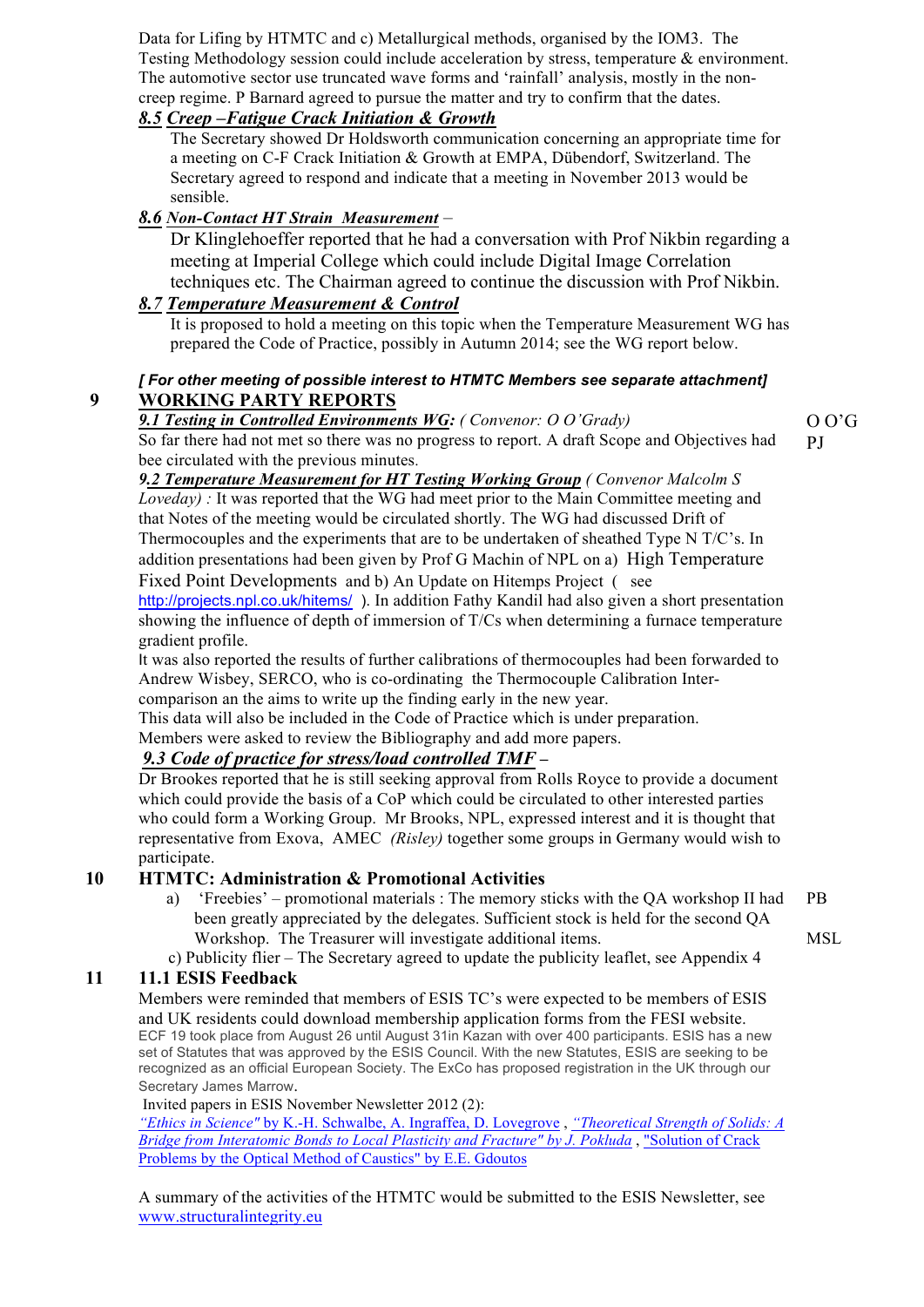#### **11.2 FESI**

The new issue of the FESI Bulletin, Autumn 2012 ( Vol 6 No2) of *The International Magazine on Engineering Structural Integrity* is now available as a pdf download from www.fesi.org.uk. It contains interesting information including articles on i) *Celebrating 100 Years of the Health & Safety laboratory (HSL)* by Phil Heyes & Andrew Curran, ii) *The value of surveillance schemes for supporting safe continued operation of nuclear power plant* by P.E.J Flewitt, M.R. Wootton and R. Moskovic, iii) *Developing industrially-relevant models for hydrogen embrittlement in the EU-FP7 project "MultiHy" , iv)* ) Compendium of Creep Assessment Tools by R K Penny and v) Obituary: Professor R K Penny

Membership- FESI www.fesi.org.uk

For membership of FESI or ESIS see the appropriate websites

#### **12 STANDARDS ACTIVITIES**

Feedback on ISO TC 164 meetings in Sao Paulo, Brazil Sept 2012 A number of members had attended various ISO TC164 Sub Committees; reports from the delegates have been circulated within the relevant BSI shadow committees and are available on request to the Secretary.

Attention was drawn to the revision of ISO 6892 Pt 1 Tensile Testing at RT which will includes a new Annex concerning measurement of modulus and reference to the CEN Workshop Agreement CWA 16100:2010 *'A Guide to the development and use of standards compliant data formats for engineering material test data'* will be referenced in Annex A.

#### **13** *ANY OTHER BUSINESS*

#### *17.1 Dates of Next Meetings :*

- **Main Committee: Thursday 18th April 2013** 9.30 am at Rolls Royce, Derby UK  *[ followed by QA Workshop Part II ]*
- **Temperature Measurement WG :** 10.30 am 22nd May 2013 , Doosan, Tipton (Birmingham, UK)

#### *17.2 Computer Compatible testing Standards*

Mr Loveday gave a short presentation about the new EU funded CEN Workshop project **'SERES'-** '*Standards for Electronic Reporting in the Engineering Sector'* . The 2 year Project aims to develop computer-readable formats for engineering materials and demonstrate their use in an electronic reporting Proof-of-Concept (PoC).

HTMTC members are encouraged to join CEN/WS SERES as a registered participant or simply to learn more about the objectives of the Workshop, please see the CEN webpage at http://www.cen.eu/cen/Sectors/Sectors/ISSS/Activity/Pages/SERES.aspx. There is no charge or cost to register. As a registered participant in a CEN Workshop, an organization can determine its level of commitment, ranging from simply reviewing the interim report and CWA, to participation at Workshop plenary meetings or to contributing knowledge/experience to the work of the project team.

Details of the preceding CEN Workshop Agreement (CWA) which resulted in the publication of the final report CWA 16200:2010 '*A Guide to the Development & Use of Standards-Compliant Data Formats for Engineering Materials Test Data'* which is available as a free pdf download from *http://www.cen.eu/cen/Sectors/Sectors/ISSS/Activity/Pages/WS-ELSSI.aspx*

#### **14 CLOSE OF MEETING**

The Chairman gave a vote of thanks on behalf of the Committee to Matt Brooks, NPL for hosting the meeting and for organising the visit to some of the Laboratory's facilities. The Lab tour included the Creep Laboratory housing approximately 30 creep machines, the miniature testing rig developed at NPL ( ETMT) , the scanning micro hardness machine and a new horizontal environmental testing creep rig which is currently under development which incorporates non-contact extensometry.

#### **15 LIST OF APPENDICIES**

- 1. Agenda
- 2. Business cards, Committee Meeting
- 3. Apologies & Attendance Record
- 4. Aims & Membership Leaflet 2012/2013 Revised November 2012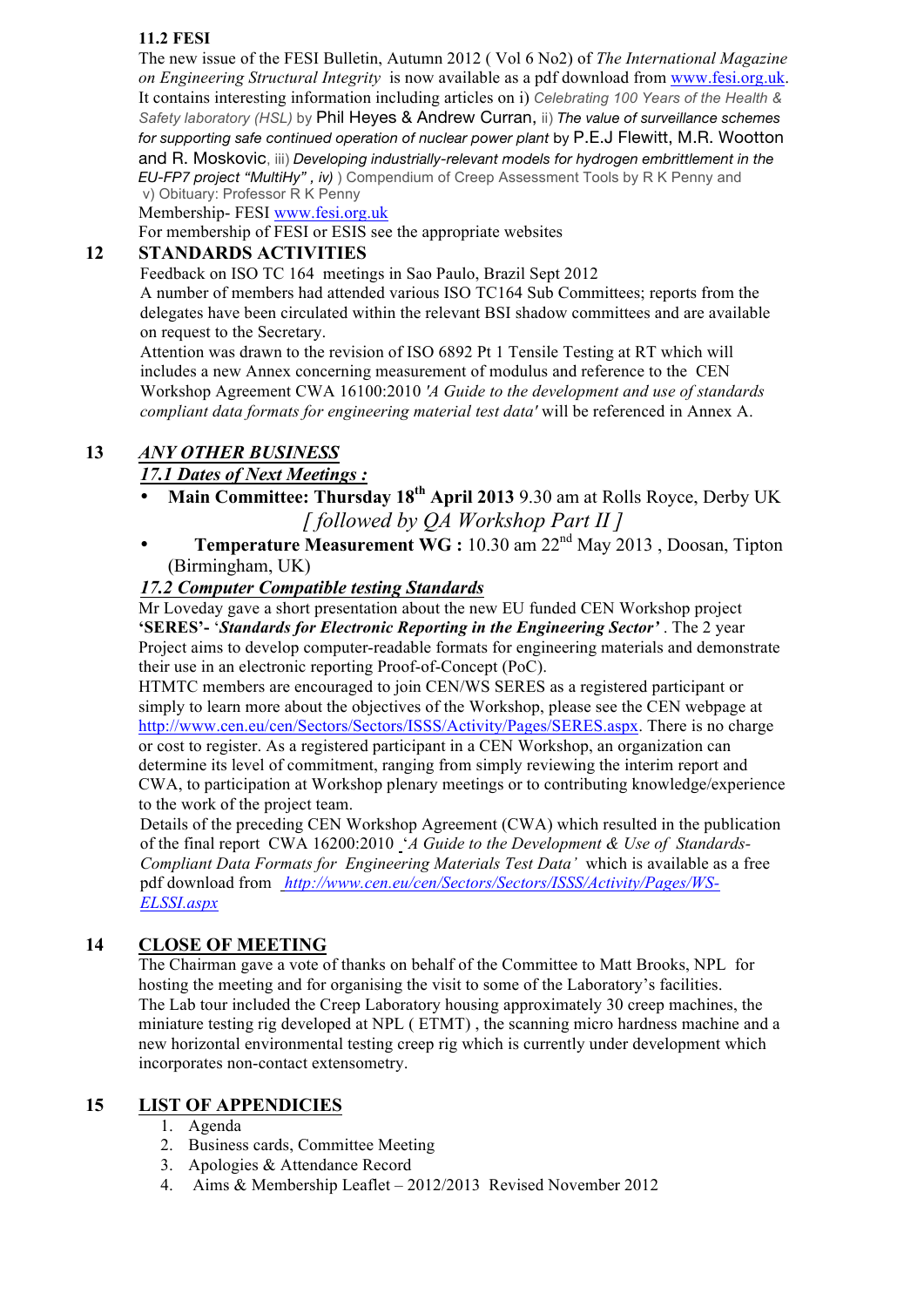**APPENDIX 1**

|                         | www.htmtc.com<br>(62 <sup>nd</sup> )<br><b>Meeting</b> )<br>ligh Temperature<br>Mechanical Testing                                 |                  |
|-------------------------|------------------------------------------------------------------------------------------------------------------------------------|------------------|
|                         | <b>Thursday 22<sup>nd</sup> November 2012</b> [2.00 pm – 3.30 pm<br>Committee                                                      |                  |
|                         | <b>AGENDA</b>                                                                                                                      |                  |
|                         |                                                                                                                                    | <b>ACTION</b>    |
| 1                       | <b>INTRODUCTION &amp; WELCOME</b>                                                                                                  |                  |
| $\boldsymbol{2}$        | <b>APOLOGIES FOR ABSENCE</b> [ see Appendix A]                                                                                     | <b>MSL</b>       |
| $\overline{\mathbf{3}}$ | <b>MINUTES OF PREVIOUS MEETING</b>                                                                                                 |                  |
|                         | Minutes of $61st$ Committee Meeting, (AGM) held on Tuesday $15th$ May                                                              |                  |
|                         | 2012 at EDF Barnwood, have been distributed via E-mail.                                                                            |                  |
|                         | To be approved                                                                                                                     |                  |
| $\overline{\mathbf{4}}$ | <b>MATTERS ARISING</b> (Items not covered elsewhere on the Agenda)                                                                 |                  |
| 5                       | <b>CORRESPONDENCE</b>                                                                                                              | <b>MSL</b>       |
|                         | Charity Commission, Companies House etc                                                                                            |                  |
| 6                       | <b>TREASURER'S REPORT - Financial Matters</b>                                                                                      | <b>PB</b>        |
| 7                       | MEMBERSHIP OF COMMITTEE (COUNCIL)                                                                                                  | <b>MSL</b>       |
|                         | a) Resignations since last meeting:                                                                                                |                  |
|                         | i) M Fajfpowski, $(MTS)$                                                                                                           |                  |
|                         | ii) N. Wrigley (INCOTEST)                                                                                                          |                  |
|                         | b) Changes in contact details                                                                                                      |                  |
| 8                       | <b>FUTURE HTMTC Symposia / Workshops</b>                                                                                           | LC et al         |
|                         | 9 Quality Assurance Issues for High Temperature Testing I & II                                                                     | PB               |
|                         | 10 Joint Meeting with IOM3 High Temperature Materials Committee                                                                    |                  |
|                         | (HTMC) on 'Accelerated Testing Methods'                                                                                            | <b>SH</b>        |
|                         | 11 Creep – Fatigue Crack Initiation & Growth EMPA, Dübendorf,                                                                      | <b>MSL</b>       |
|                         | Switzerland Temperature Measurement & Control                                                                                      | C Davies,        |
|                         | 12 Non-Contact HT Strain Measurement – Digital Image Correlation etc                                                               |                  |
|                         | [ For other meeting of possible interest to HTMTC Members                                                                          |                  |
| 9                       | see Appendix B ]<br><b>WORKING PARTY REPORTS</b>                                                                                   |                  |
|                         |                                                                                                                                    | 0.0 <sub>°</sub> |
|                         | 9.1 Testing in Controlled Environments WG: Scope & objectives<br>9.2 Temperature Measurement for HT Testing: feedback see Notes of | <b>MSL</b>       |
|                         | Meeting held at SERCO on $17th$ July 2012                                                                                          |                  |
|                         | 9.3 Stress/load controlled TMF -                                                                                                   | <b>SB</b>        |
| <b>10</b>               | <b>HTMTC: Administration &amp; Promotional Activities</b>                                                                          |                  |
|                         | Web Site – hit counter?<br>b)                                                                                                      |                  |
|                         | HTMTC E-mail Address : htmechtest@htmtc.com<br>C)                                                                                  |                  |
|                         | 'Freebies' – promotional materials<br>d)                                                                                           |                  |
|                         | Publicity flier – see Appendix D                                                                                                   |                  |
| 11                      | <b>ESIS Feedback</b>                                                                                                               |                  |
|                         | Newsletter c) ESIS Council in see: www.structuralintegrity.eu<br>a)                                                                | PG<br>PG/MSL     |
|                         | Membership - FESI www.fesi.org.uk<br>b)                                                                                            | PB               |
| 12                      | <b>STANDARDS ACTIVITIES</b>                                                                                                        |                  |
|                         | a) Feedback on ISO TC 164 meetings in Sao Paulo, Brazil Sept 2012                                                                  |                  |
| 13                      | <b>ANY OTHER BUSINESS</b> : a) CEN Workshop SERES                                                                                  | <b>MSL</b>       |
|                         | b) Other items                                                                                                                     |                  |
|                         | c) Vote of Thanks                                                                                                                  |                  |

6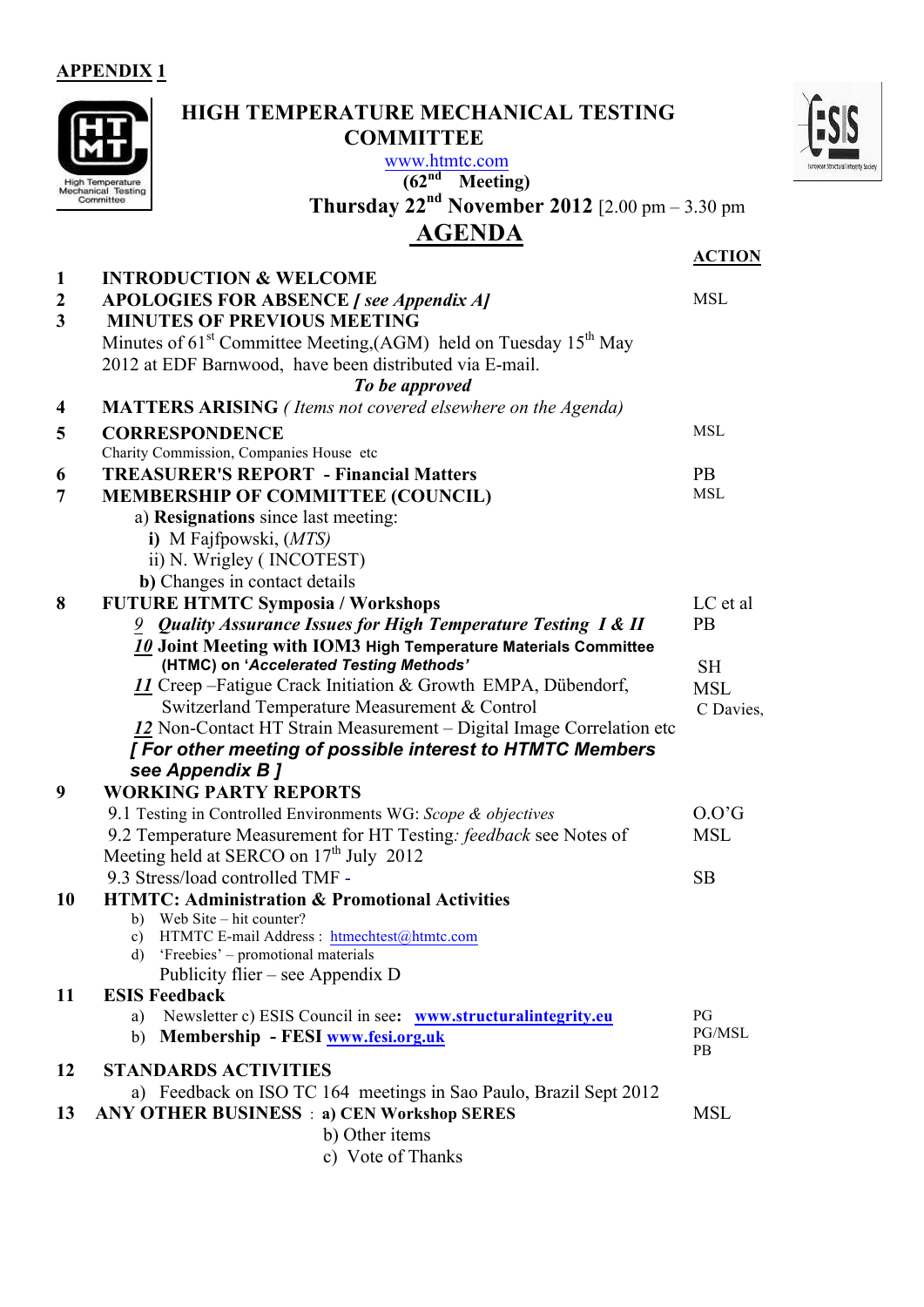

Cards not supplied: Matt Brooks, NPL Xi Lin (SITL) Jonathon Snell (Instron) Phil Roper (CCPI).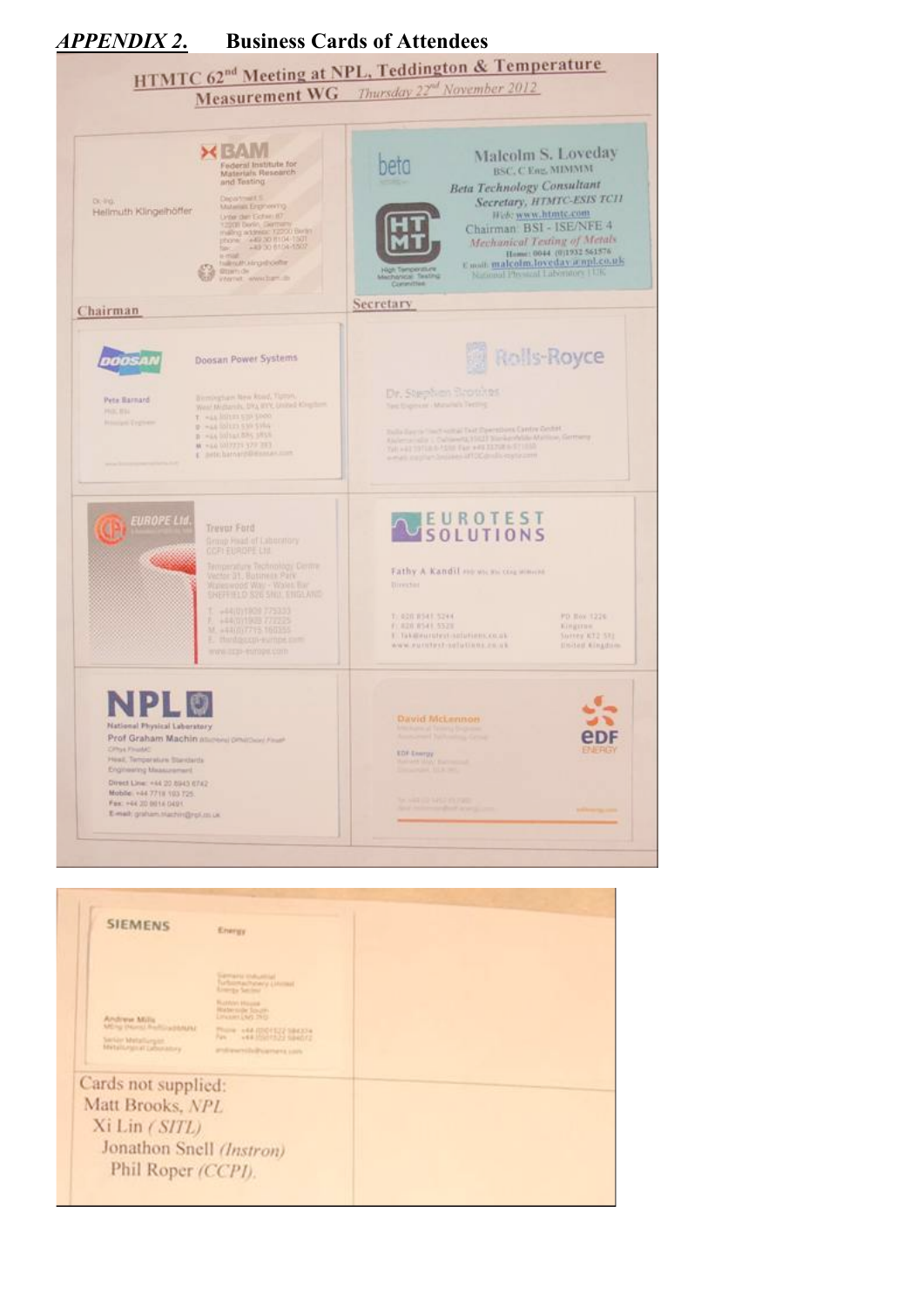### **APPENDIX 3. List of Apologies** *[ UPDATED with replies 21/11/2012 ]*

|                           | Members 2011-12     |                              | $\overline{58}$ <sup>th</sup> Meeting<br><b>SITL</b><br>Lincoln<br>Nov 2010 | 59 <sup>th</sup> Meeting<br>BAM, Berlin<br>May 2011 | $60^{\text{th}}$<br>Meeting<br>Nov 2011 | $61st$ Meeting<br>May 2012 | $62nd$ Meeting<br>Nov 2012 | 62 <sup>nd</sup><br>Meeting<br>Apologies<br>Nov 2012 |
|---------------------------|---------------------|------------------------------|-----------------------------------------------------------------------------|-----------------------------------------------------|-----------------------------------------|----------------------------|----------------------------|------------------------------------------------------|
|                           |                     |                              | <b>Attend</b>                                                               | <b>Attend</b>                                       | <b>Attend</b>                           | <b>Attend</b>              |                            | <b>Apology</b>                                       |
| Chairman                  | Dr H. Klingelhoffer | BAM, Berlin, Germany         | $\mathbf{A}$                                                                | $\checkmark$                                        | ✓                                       | $\checkmark$               | ✓                          |                                                      |
| Vice-<br>Chairman         | Mr L. Candler       | Exova, UK                    | $\mathbf{A}$                                                                | $\mathbf{A}$                                        | ✓                                       | $\checkmark$               |                            | A(20/11/2012)                                        |
| Secretary:                | Mr M. S. Loveday    | Beta Technology (NPL)        | $\checkmark$                                                                | $\checkmark$                                        | ✔                                       | $\checkmark$               | $\checkmark$               |                                                      |
| <b>Treasurer</b>          | Dr P Barnard        | Doosan, Birmingham, UK       | $\checkmark$                                                                | $\checkmark$                                        | Ý.                                      | $\checkmark$               | $\checkmark$               |                                                      |
| Council<br><b>Members</b> |                     |                              |                                                                             |                                                     |                                         |                            |                            |                                                      |
|                           | Miss Kate Abbott    | Siemens Ltd, UK              | $\checkmark$                                                                | $\checkmark$                                        | ✓                                       | (A Mills)                  | $\ast$                     | A(21/11/2012)                                        |
|                           | Mr Colin Austin     | AMEC, Risley, UK             | V                                                                           | A.Wisbey                                            |                                         | A                          |                            | A(19/11/2012<br>Hospital                             |
|                           | Prof. M Bache       | Univ. Swansea, UK            | $\mathbf{A}$                                                                | $\checkmark$                                        |                                         | $\mathbf{A}$               |                            | A(20/11/2012)                                        |
|                           | Mr Carl Barrett     | UKAS, UK                     | $\mathbf{A}$                                                                | --                                                  |                                         | $\mathbf{A}$               |                            | A(20/11/2012)<br>RR work                             |
|                           | Dr Stephen Brookes  | Rolls Royce MTOC, DE         |                                                                             | $\checkmark$                                        | ✓                                       | $\checkmark$               | $\checkmark$               |                                                      |
|                           | Mr Matt Brooks      | NPL, UK                      |                                                                             | $\blacksquare$                                      | $\sim$                                  |                            | Ý.                         |                                                      |
|                           | Dr. B. Dogan        | ETD, USA                     | $\mathbf{A}$                                                                | $\mathbf{A}$                                        |                                         | $\mathbf{A}$               | Died (Oct 2012)            |                                                      |
|                           | M Fajfpowski,       | <b>MTS</b>                   |                                                                             |                                                     |                                         |                            | ${\bf R}$                  |                                                      |
|                           | Dr S Holdsworth     | EPMA, Zurich, CZ             | $\mathbf{A}$                                                                | ✔                                                   |                                         | A                          |                            | A(20/10/2012)                                        |
|                           | Philip G Jones      | Alstom, UK                   | $\mathbf{A}$                                                                | A                                                   | ✔                                       | V                          |                            | $\overline{A(20/11/2012)}$<br>Cellulitis             |
|                           | Mr P. McCarthy      | Consultant, UK               | $\mathbf{A}$                                                                | $\checkmark$                                        |                                         | ✔                          |                            | A (28/10/2012)                                       |
|                           | Mr D McLennon       | EDF, UK                      | $\checkmark$                                                                | ✓                                                   | ✔                                       | ✔                          | $\checkmark$               |                                                      |
|                           | Prof K Nikbin       | Imperial College, London, UK | $\mathbf{A}$                                                                | A                                                   | ✓                                       | A                          |                            | A(19/10/2012)                                        |
|                           | Mr O. O'Grady       | Exova, UK                    | ✓                                                                           | ✓                                                   |                                         | $\checkmark$               |                            | A (22/11/2012)                                       |
|                           | Mr J Snell          | <b>INSTRON, UK</b>           |                                                                             |                                                     |                                         | ✓                          |                            | A(21/10/2012)                                        |
|                           | Mr N Wrigley        | INCO, Hereford, UK           |                                                                             |                                                     | ✔                                       | A                          | $\mathbf R$                |                                                      |

#### **New Members( 2012) : \* Joined the Committee ; A- Apology , R- Resigned**

HTMTC 62nd Minutes FINAL 22nd November 2012 NPL Teddington Malcolm S. Loveday ( 16/12/2012)

**Apologies:** Nigel Ryder( Seven TS) , A. Wisbey ( AMEC) Peter Quested( NPL), Bryan Roebuck ( NPL)